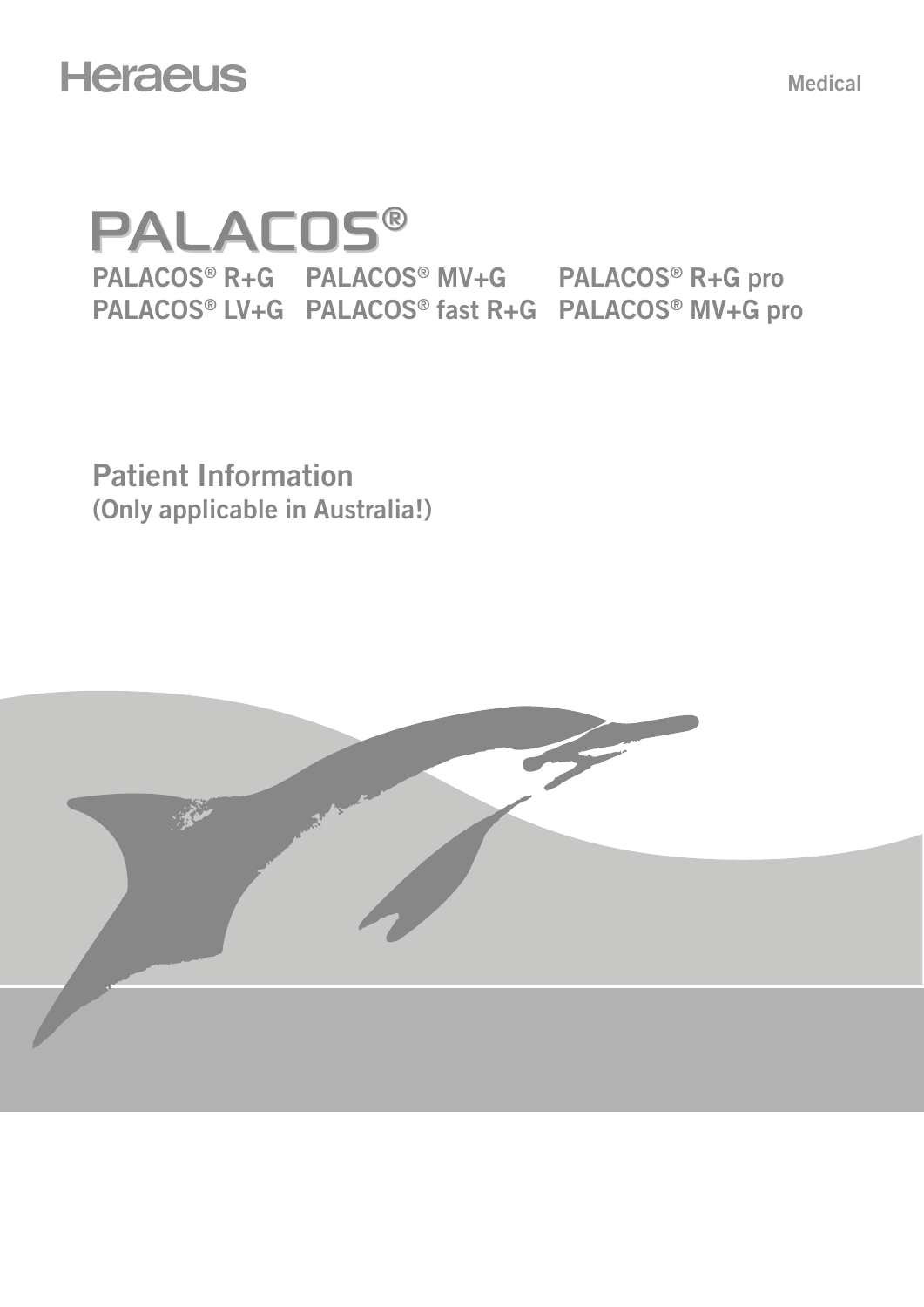# EN (AU) PALACOS®

# Patient Information

#### Read all of this leaflet carefully because it contains important information for you.

- Keep this leaflet. You may need to read it again.
- Ask your healthcare professional (doctor or surgeon) if you need more information or advice.
- If you experience any side effects, talk to your healthcare professional. See section 4.

## What is in this leaflet?

- 1. What PALACOS® R+G, PALACOS® MV+G, PALACOS® LV+G, PALACOS® fast R+G, PALACOS® R+G pro and PALACOS® MV+G pro are and what they are used for
- 2. What you need to know about PALACOS® R+G, PALACOS® MV+G, PALACOS® LV+G, PALACOS® fast R+G, PALACOS® R+G pro and PALACOS® MV+G pro
- 3. How to use PALACOS® R+G, PALACOS® MV+G, PALACOS® LV+G, PALACOS® fast R+G, PALACOS® R+G pro and PALACOS® MV+G pro
- 4. Side effects and residual risks
- 5. Composition and other information
- 6. Manufacturer

## 1. What PALACOS® R+G, PALACOS® MV+G, PALACOS® LV+G, PALACOS® fast R+G, PALACOS® R+G pro and PALACOS® MV+G pro are and what they are used for

PALACOS® R+G, PALACOS® MV+G, PALACOS® LV+G, PALACOS® fast R+G, PALACOS® R+G pro and PALACOS® MV+G pro are bone cements based on a biologically safe material called polymethyl methacrylate (PMMA). These bone cements are used in adults such as elderly patients with osteoarthritis and patients with trauma to anchor total or partial joint endoprostheses by attaching the endoprosthesis firmly and stably to the bone; they are also used for bone reconstruction. Endoprostheses are medical devices that are used to replace parts of the inside of your body such as hip, knee or shoulder ioints.

### 2. What you need to know about PALACOS® R+G, PALACOS® MV+G, PALACOS® LV+G, PALACOS® fast R+G, PALACOS® R+G pro and PALACOS® MV+G pro

Ensure that your healthcare professional is aware of any allergies and medical conditions that you may have.

#### Warnings and precautions

#### PALACOS® R+G, PALACOS® MV+G, PALACOS® LV+G, PALACOS® fast R+G, PALACOS® R+G pro and

PALACOS<sup>®</sup> MV+G pro contain gentamicin, an antibiotic. It is most unlikely that these bone cements cause gentamicin overdosage, because the gentamicin they carry mostly stays in the area where they are applied. They only lead to low (equal to or less than 1 μg/ml) and shortlived levels of antibiotic in the rest of the body.

Gentamicin can potentially cause side effects in patients with impaired renal function, patients who are at risk of developing renal failure, or in patients who simultaneously receive drugs which affect the kidneys. In these cases, your healthcare professional may advise to monitor your blood levels of the antibiotic, electrolytes or renal function.

#### Other medicines and PALACOS® R+G, PALACOS® MV+G, PALACOS® LV+G, PALACOS® fast R+G, PALACOS® R+G pro and PALACOS® MV+G pro

Tell your healthcare professional if you are taking, have recently taken or might take any other medicines including: antibiotics, diuretics, muscle relaxants and chemotherapy drugs.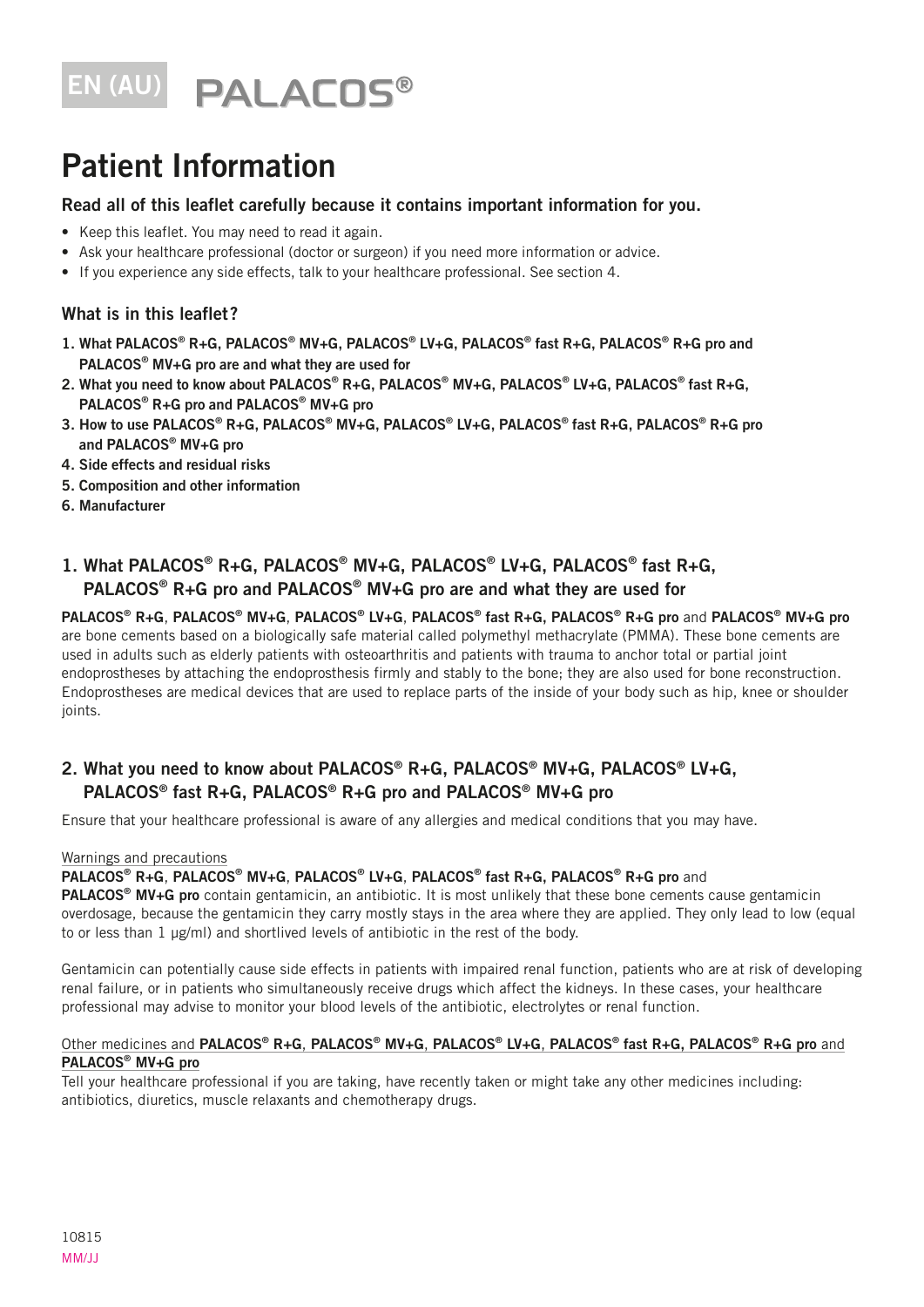# 3. How to use PALACOS® R+G, PALACOS® MV+G, PALACOS® LV+G, PALACOS® fast R+G, PALACOS® R+G pro and PALACOS® MV+G pro

These bone cements are going to be applied by your healthcare professional during surgery in accordance with instructions for use intended for healthcare professionals.

During your surgery your healthcare professional takes care of the following aspects:

- Your bone where the bone cement will be applied will be carefully cleaned, aspirated, and dried just before the bone cement is placed.
- Your prosthesis will be put in place and held until the bone cement has set completely.
- During and immediately after the bone cement is applied, your health professionals will monitor your blood pressure, pulse, and breathing carefully for the early detection and treatment of cardiovascular side effects that may occur such as low blood pressure and cardiac arrest. The blood pressure of some patients has decreased between 10 and 165 seconds after application of bone cement and it has lasted from 30 seconds to 5 or more minutes. However, consequences such as cardiac arrest are only reported in very few cases.

#### Interference with diagnostic tests

It is safe to have magnetic resonance tests with PALACOS® R+G, PALACOS® MV+G, PALACOS® LV+G. PALACOS® fast R+G. PALACOS® R+G pro and PALACOS® MV+G pro. However, your ability to have magnetic resonance tests may be affected by the composition of the prosthesis you receive together with the bone cement.

#### Preventative examination

You need to make appointments for check-ups at regular intervals once you have received **PALACOS<sup>®</sup> R+G**,

PALACOS® MV+G, PALACOS® LV+, PALACOS® fast R+G, PALACOS® R+G pro or PALACOS® MV+G pro.

Your healthcare professional will be able to recognize and treat any complications, some of which may occur without you noticing.

#### Discomfort or complications

Contact your healthcare professional immediately if you experience any discomfort or complications, e.g., impaired mobility in the joint area, reddening, pain, fatigue, or fever.

Consult your healthcare professional before undertaking any new or unusual activities.

#### Expected lifetime

There is no general factor influencing the lifetime of PALACOS® R+G, PALACOS® MV+G, PALACOS® LV+G,

PALACOS<sup>®</sup> fast R+G, PALACOS<sup>®</sup> R+G pro and PALACOS<sup>®</sup> MV+G pro. The general provisions for the prosthesis they are used to anchor also apply to bone cements. The actual lifetime of these bone cements can be influenced by factors such as your medical situation and your lifestyle.

#### 4. Side effects and residual risks

In some cases, the following side effects that are typical for joint surgery may occur, and possibly require further surgical treatment: allergic reactions against components of the prosthesis or bone cement, loosening of the endoprosthesis, and endoprosthesis dislocation. Typically, these complications are accompanied by nonspecific symptoms such as pain, fatigue, or fever.

The following residual risks could arise due to shortcomings of preventative measures during surgery: infection; need for revision of the prosthesis; toxic, allergic or anaphylactic shock.

Please contact your healthcare professional if you have any questions.

#### Reporting of side effects or serious incidents

If you experience any of these side effects, or if you notice any side effects not listed in this leaflet, contact your healthcare professional immediately.

Any serious incident that occurs in relation to these bone cements should be reported to Heraeus Medical GmbH (hm.vigilance.medical@heraeus.com) and to the Therapeutic Goods Administration (https://www.tga.gov.au).